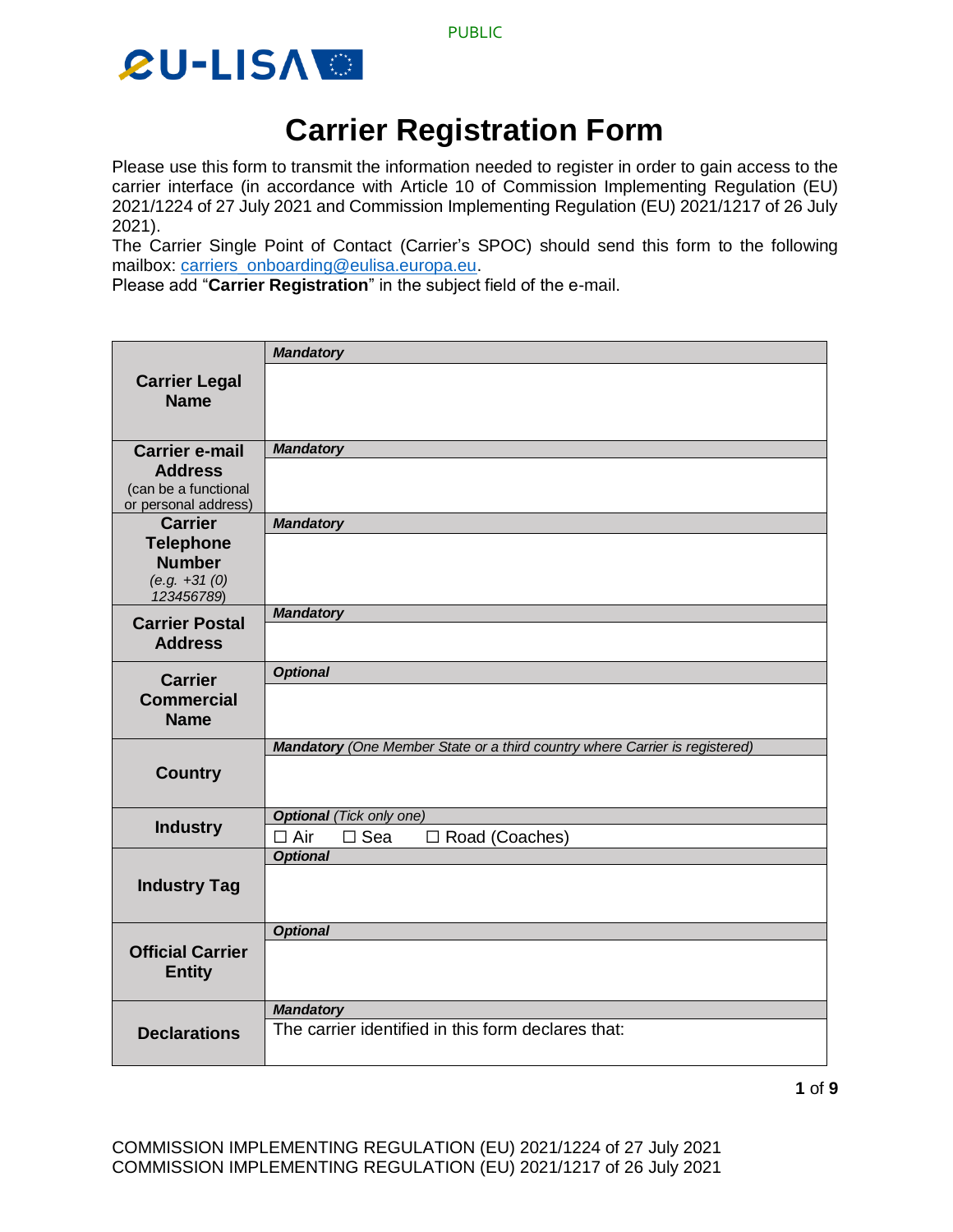| $\Box$ It operates and transport passengers into the territory of the Member |
|------------------------------------------------------------------------------|
| States or intend to do so within the next six months (see list of            |
| European Union Member States and Schengen associated countries               |
| applying ETIAS or operating the EES below);                                  |
|                                                                              |
| $\Box$ It will access and make use of the carrier interface in accordance    |
| with the minimum security requirements set out in this registration form;    |
|                                                                              |
| $\Box$ Only duly authorised staff will have access to the carrier interface. |
|                                                                              |
|                                                                              |
|                                                                              |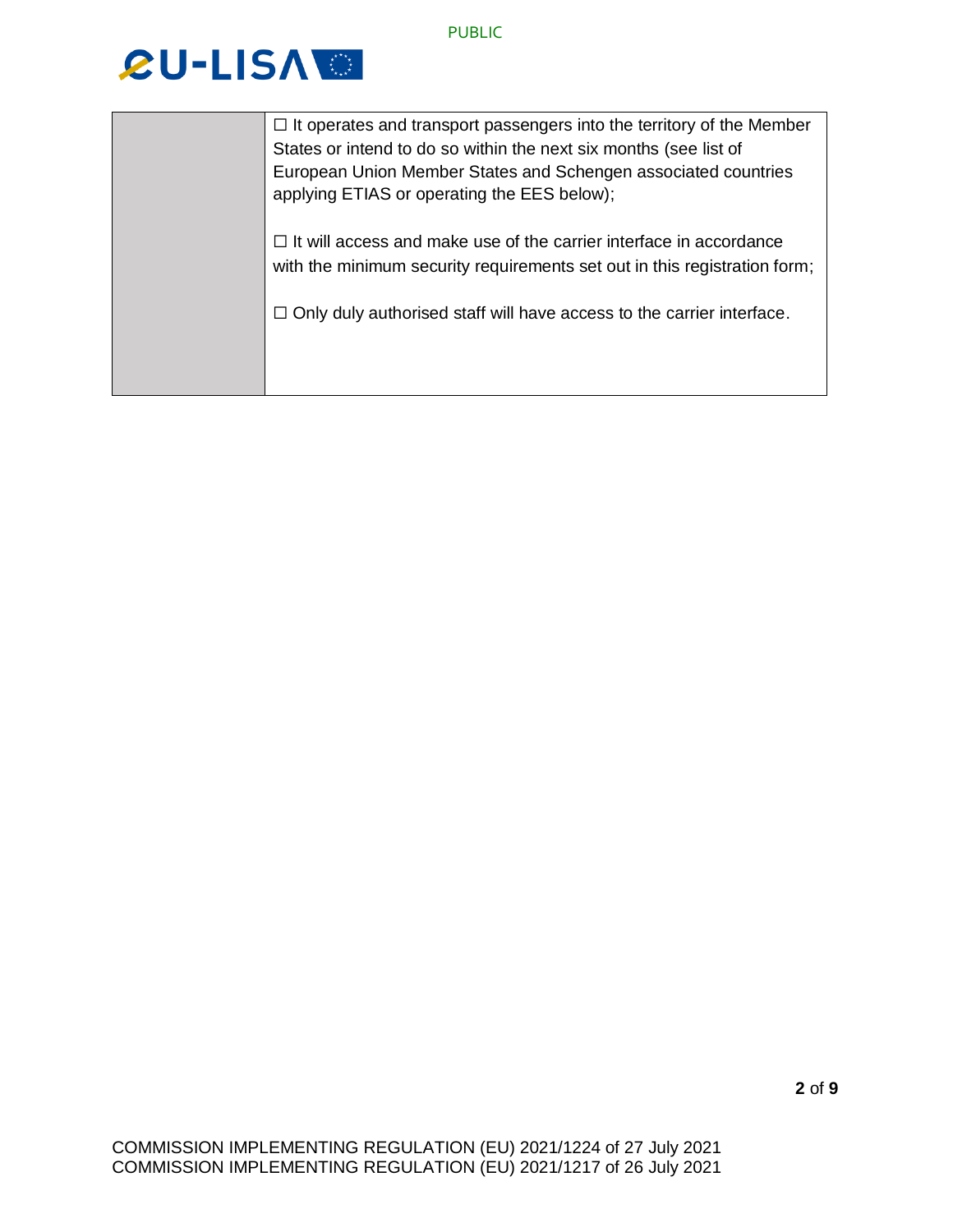|                                                                                               | <b>Mandatory</b> (Legal Representative's data)         |  |
|-----------------------------------------------------------------------------------------------|--------------------------------------------------------|--|
|                                                                                               | <b>Name</b>                                            |  |
|                                                                                               | <b>Surname</b>                                         |  |
|                                                                                               | <b>Position</b>                                        |  |
| Legal<br><b>Representative</b><br><b>Contact Details</b><br>(of the company<br>requesting the | <b>Postal address</b>                                  |  |
| registration)                                                                                 | e-mail<br>(can be a functional or                      |  |
|                                                                                               | personal address)                                      |  |
|                                                                                               | Phone<br>$(e.g. +31(0))$<br>123456789)                 |  |
|                                                                                               | <b>Mobile phone</b><br>$(e.g. +31(0))$<br>123456789)   |  |
|                                                                                               | Time zone<br>$(e.g. UTC +2)$                           |  |
| <b>Functional</b>                                                                             | <b>Optional</b>                                        |  |
| e-mail address                                                                                |                                                        |  |
|                                                                                               | <b>Mandatory</b> (Single Point of Contact data)        |  |
| <b>Contact point</b><br>details                                                               | <b>Name</b>                                            |  |
|                                                                                               | <b>Surname</b>                                         |  |
|                                                                                               | <b>Position</b>                                        |  |
|                                                                                               | <b>Postal address</b>                                  |  |
|                                                                                               | e-mail<br>(can be a functional or<br>personal address) |  |
|                                                                                               | Phone<br>$(e.g. +31(0))$<br>123456789)                 |  |
|                                                                                               | <b>Mobile phone</b><br>$(e.g. +31(0))$<br>123456789)   |  |
|                                                                                               | <b>Time zone</b><br>$(e.g. UTC +2)$                    |  |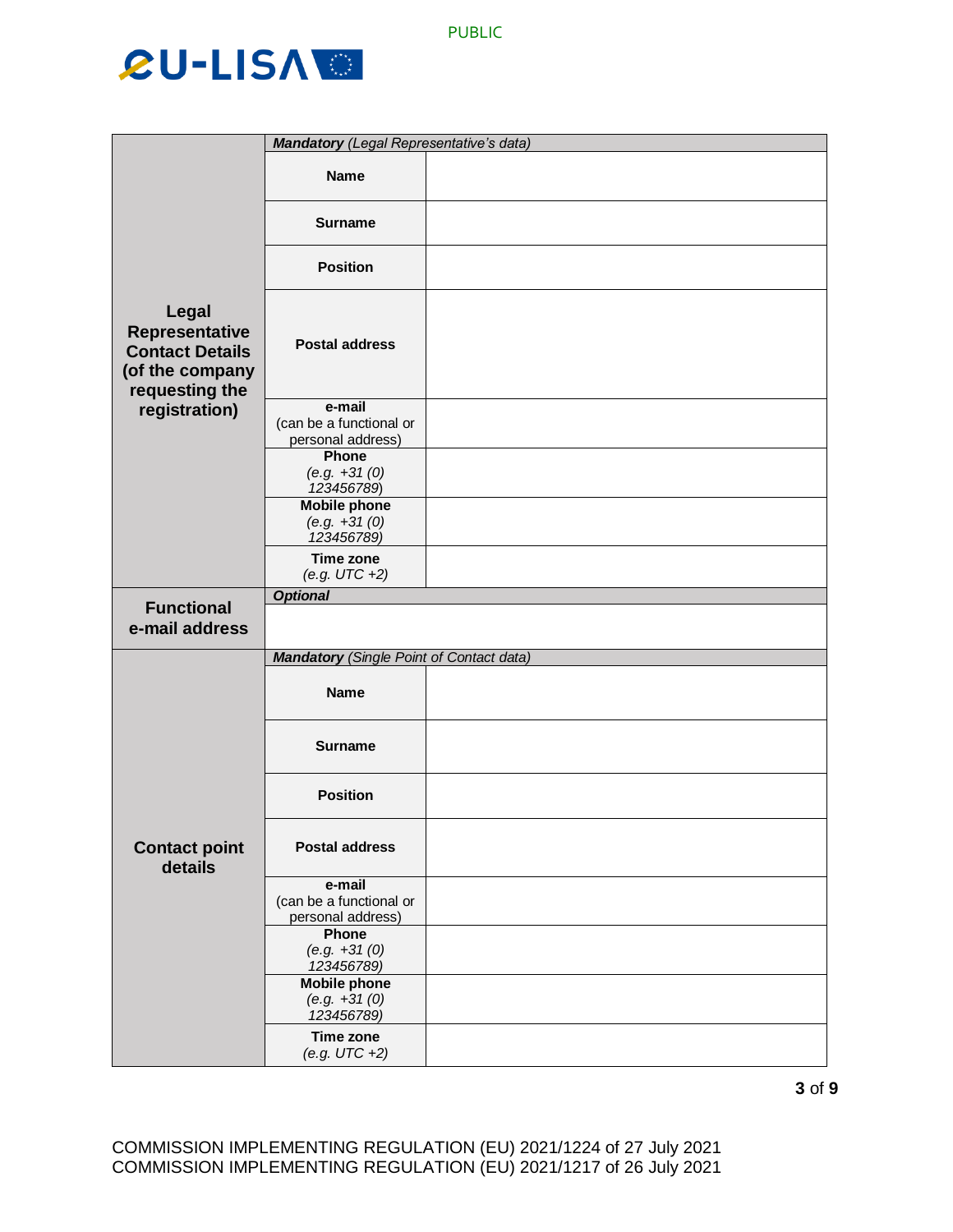|                                        | Mandatory (Single Point of Contact backup's data)                                                                                                                                                                                                                                             |                                                                                                                     |  |
|----------------------------------------|-----------------------------------------------------------------------------------------------------------------------------------------------------------------------------------------------------------------------------------------------------------------------------------------------|---------------------------------------------------------------------------------------------------------------------|--|
| <b>Backup contact</b><br>point details | <b>Name</b>                                                                                                                                                                                                                                                                                   |                                                                                                                     |  |
|                                        | <b>Surname</b>                                                                                                                                                                                                                                                                                |                                                                                                                     |  |
|                                        | <b>Position</b>                                                                                                                                                                                                                                                                               |                                                                                                                     |  |
|                                        | <b>Postal address</b>                                                                                                                                                                                                                                                                         |                                                                                                                     |  |
|                                        | e-mail<br>(can be a functional or<br>personal address)                                                                                                                                                                                                                                        |                                                                                                                     |  |
|                                        | <b>Phone</b><br>$(e.g. +31(0))$<br>123456789)                                                                                                                                                                                                                                                 |                                                                                                                     |  |
|                                        | <b>Mobile phone</b><br>$(e.g. +31(0))$<br>123456789)                                                                                                                                                                                                                                          |                                                                                                                     |  |
|                                        | Time zone<br>$(e.g. UTC +2)$                                                                                                                                                                                                                                                                  |                                                                                                                     |  |
| <b>Instruments of</b>                  | Mandatory (The Filename(s) and the language used in files attached to the Registration<br>Request).<br>Attached documents should be in, or officially translated into, one of the official Union or<br>one of the Schengen Associated Countries languages.                                    |                                                                                                                     |  |
| company<br>constitution<br>including   | <b>File Name</b>                                                                                                                                                                                                                                                                              |                                                                                                                     |  |
| <b>statutes</b>                        | <b>Document language</b>                                                                                                                                                                                                                                                                      |                                                                                                                     |  |
|                                        | Only one is Mandatory - Tick the proper one. (The Filename(s) and the language<br>used in files attached to the Registration Request).<br>Attached documents should be in, or officially translated into, one of the official Union or<br>one of the Schengen Associated Countries languages. |                                                                                                                     |  |
| <b>Registration</b><br>document        |                                                                                                                                                                                                                                                                                               | □ Company Business Registration from either at least one Member<br>State, where applicable, or from a third country |  |
|                                        | <b>File Name</b>                                                                                                                                                                                                                                                                              |                                                                                                                     |  |
|                                        | <b>Document language</b>                                                                                                                                                                                                                                                                      |                                                                                                                     |  |
|                                        | <b>Member State or third</b><br>country that issued<br>the official company<br>registration                                                                                                                                                                                                   |                                                                                                                     |  |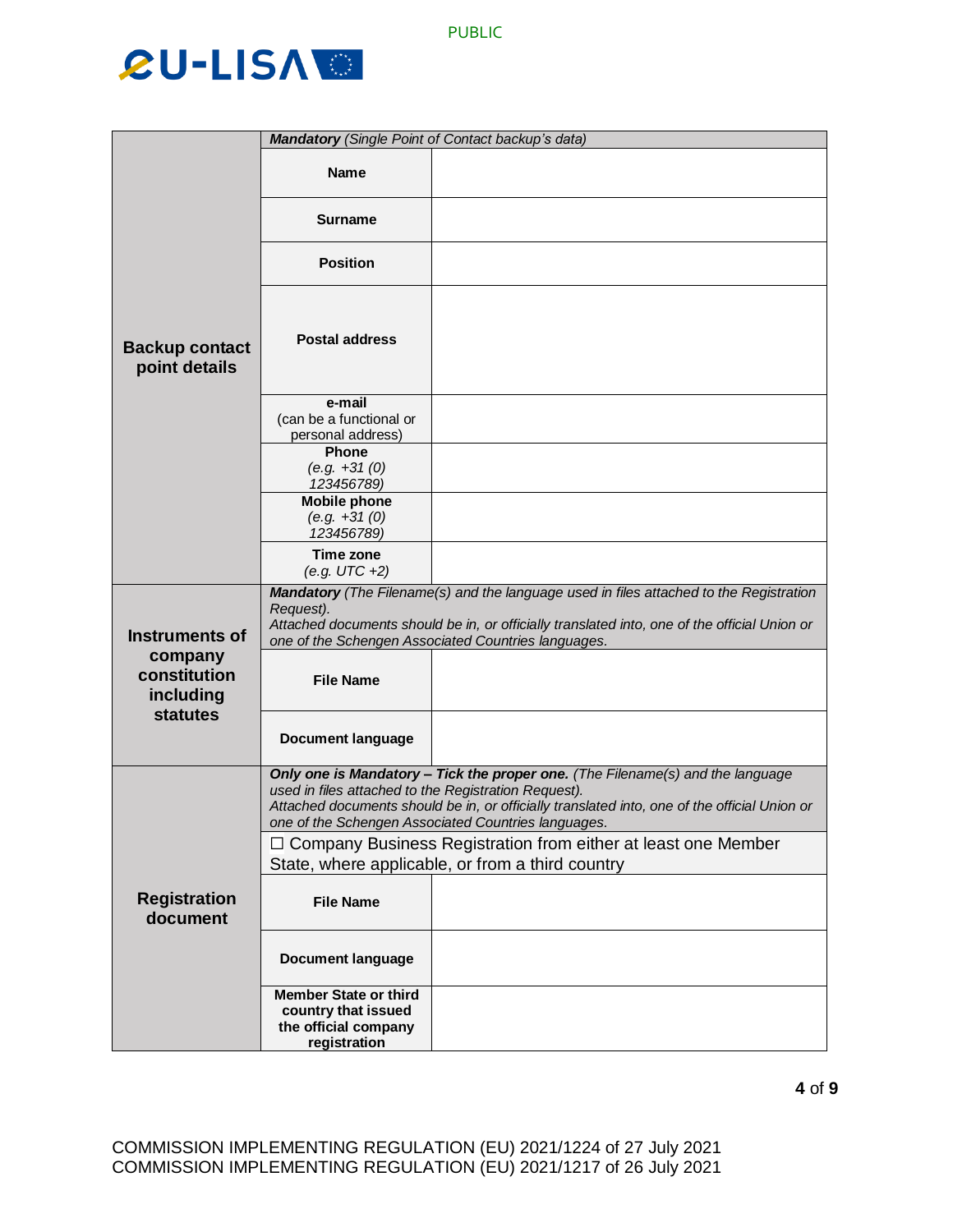

|                                               | <b>Registration number</b><br>If applicable                                                                      |                                                           |                    |  |  |
|-----------------------------------------------|------------------------------------------------------------------------------------------------------------------|-----------------------------------------------------------|--------------------|--|--|
|                                               | $\Box$ Authorisation to Operate in one or more Member States, such as for<br>example an Air Operator Certificate |                                                           |                    |  |  |
|                                               | <b>File Name</b>                                                                                                 |                                                           |                    |  |  |
|                                               | <b>Document language</b>                                                                                         |                                                           |                    |  |  |
|                                               |                                                                                                                  | Mandatory when presenting a registration in a 3rd country |                    |  |  |
|                                               | $\Box$ Austria                                                                                                   | $\Box$ France                                             | $\Box$ Malta       |  |  |
| <b>European Union</b><br><b>Member States</b> | $\Box$ Belgium                                                                                                   | $\Box$ Germany                                            | $\Box$ Netherlands |  |  |
| and Schengen                                  | $\Box$ Bulgaria                                                                                                  | $\Box$ Greece                                             | $\Box$ Norway      |  |  |
| associated                                    | $\Box$ Croatia                                                                                                   | $\Box$ Hungary                                            | $\Box$ Poland      |  |  |
| countries                                     | $\Box$ Republic of Cyprus                                                                                        | $\Box$ Iceland                                            | $\Box$ Portugal    |  |  |
| applying ETIAS                                | $\Box$ Czech Republic                                                                                            | $\Box$ Italy                                              | $\Box$ Romania     |  |  |
| or operating the                              | $\Box$ Denmark                                                                                                   | $\Box$ Latvia                                             | $\Box$ Slovakia    |  |  |
| <b>EES where</b>                              | $\Box$ Estonia                                                                                                   | $\Box$ Lichtenstein                                       | $\Box$ Slovenia    |  |  |
| <b>Carrier intends</b><br>to operate          | $\Box$ Finland                                                                                                   | $\Box$ Lithuania                                          | $\Box$ Spain       |  |  |
|                                               |                                                                                                                  | $\Box$ Luxembourg                                         | $\Box$ Sweden      |  |  |
|                                               |                                                                                                                  |                                                           | $\Box$ Switzerland |  |  |
|                                               | At least one is Mandatory (Tick channels to be planned for use and give further<br>preferences)                  |                                                           |                    |  |  |
|                                               | $\Box$ Chrome, $\Box$ Edge, $\Box$ Firefox, $\Box$ Safari,<br>$\Box$ Web browser:                                |                                                           |                    |  |  |
| <b>Carrier Choice</b>                         | $\Box$ Other                                                                                                     |                                                           |                    |  |  |
| for Data                                      | If other, please specify:                                                                                        |                                                           |                    |  |  |
| exchange                                      |                                                                                                                  |                                                           |                    |  |  |
| <b>Channels</b>                               | $\Box$ Android, $\Box$ iOS,<br>$\Box$ Mobile Application:<br>$\Box$ Other                                        |                                                           |                    |  |  |
|                                               | If other, please specify:                                                                                        |                                                           |                    |  |  |
|                                               |                                                                                                                  |                                                           |                    |  |  |
|                                               | <b>Optional</b>                                                                                                  | $\Box$ System-To-System integration                       |                    |  |  |
|                                               |                                                                                                                  |                                                           |                    |  |  |
|                                               |                                                                                                                  |                                                           |                    |  |  |
|                                               |                                                                                                                  |                                                           |                    |  |  |
|                                               |                                                                                                                  |                                                           |                    |  |  |
| <b>Comments</b>                               |                                                                                                                  |                                                           |                    |  |  |
|                                               |                                                                                                                  |                                                           |                    |  |  |
|                                               |                                                                                                                  |                                                           |                    |  |  |
|                                               |                                                                                                                  |                                                           |                    |  |  |
|                                               |                                                                                                                  |                                                           |                    |  |  |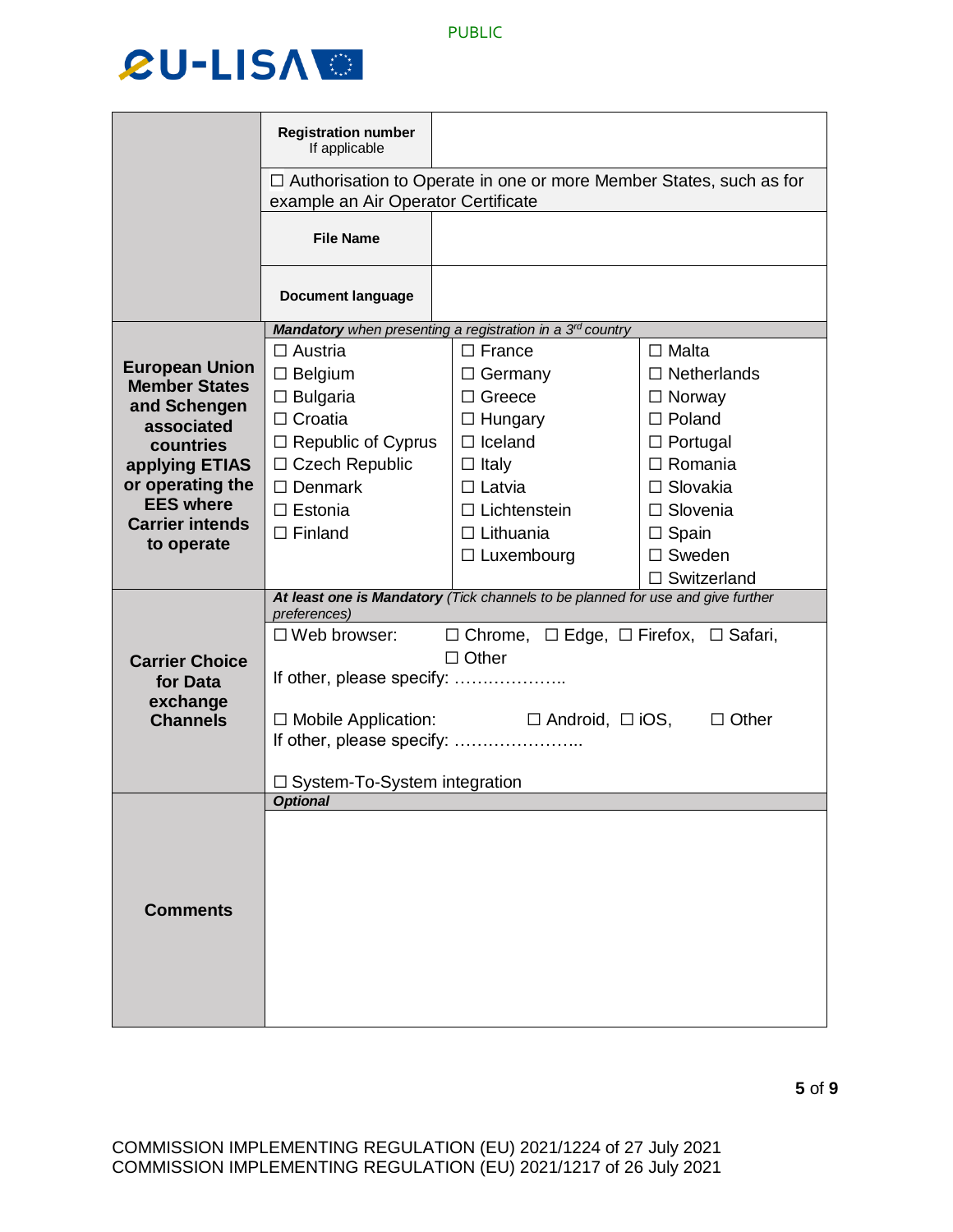

#### **MINIMUM SECURITY REQUIREMENTS**

In order to perform the remote connection, the Carrier must comply with the rules defined below. Failure to comply with those rules may result in Carrier disconnection and/or Carrier deregistration from the Carrier Interface.

#### **1.1. Obligations of Carriers**

Carriers shall ensure that only duly authorised staff have access to the carrier interface. The carriers shall put in place at least the following mechanisms:

(a) physical and logical access control mechanisms to prevent unauthorised access to the infrastructure or the systems used by the carriers;

- (b) authentication;
- (c) logging to ensure access traceability.

Carriers shall provide means to ensure compliance with the following security objectives:

- (a) identifying and managing security risks related to the connection to the carrier interface;
- (b) protecting the ICT environments and the devices connected to the carrier interface;
- (c) detecting, analysing, responding to and recovering from cyber security incidents.

#### **1.2. Authentication Scheme**

When carriers access the carrier interface using the Application Programming Interface, the authentication scheme shall be implemented by means of mutual authentication in accordance with Art 45 paragraph 3 of the ETIAS Regulation 2018/1240.

#### **1.3. Authorised Staff**

- (1) The Carrier shall ensure that the tasks entrusted to them are carried out only by authorised staff.
- (2) The Carrier must keep a register of the members of the authorised staff.
- (3) The Carrier shall instruct the Authorised staff to comply with the security rules set out in the current text.

#### **1.4. Authentication / Identification of the Authorised Staff**

- (1) Each member of the Authorised staff using technical equipment connected to the Carrier Interface must be clearly identified and authenticated.
- (2) The Carrier is responsible for the internal management and assignment of the Authentication / Identification mechanism(s) for its staff.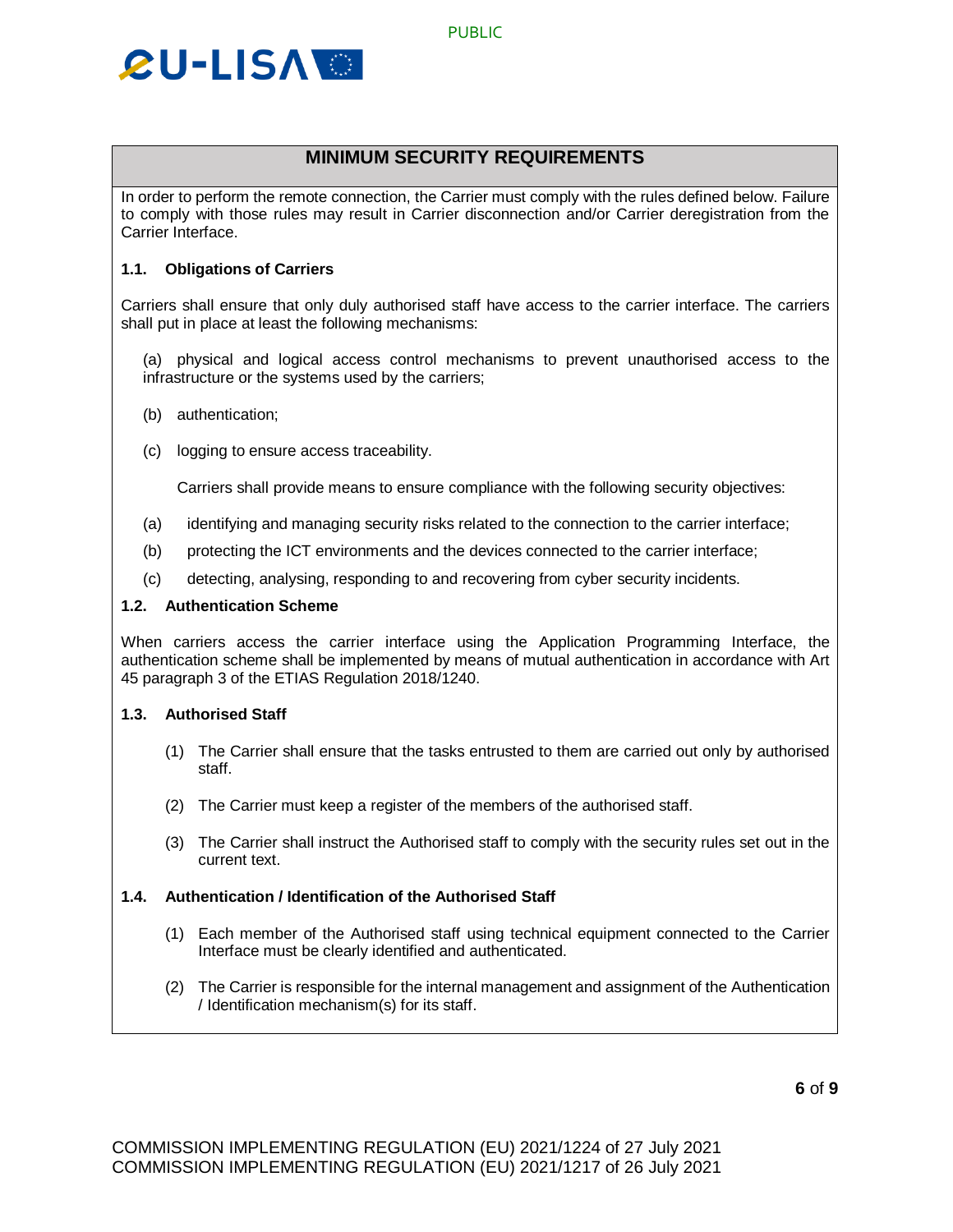(3) The Carrier is legally, jointly and severely liable for the consequences of the misuse or loss of the Authentication / Identification mechanism(s) allowing the use of the Carrier Interface by persons not belonging to the Authorised staff.

#### **1.5. Carrier specific duties**

The Carrier undertakes:

- (1) To use the information provided by eu-LISA for no other purpose than to execute the tasks based on the EES 2017/2226 and ETIAS Regulation 2018/1240 and shall not reproduce, publish or otherwise disclose such information to any third party;
- (2) To destroy all data, transferred to premises of the Carrier in order to perform the tasks required once they are no longer needed;
- (3) To remedy as soon as possible and on best effort basis any fault, problem or weakness that could appear and for which the Carrier is responsible;
- (4) To comply with new security rules at the request of eu-LISA, for example if eu-LISA implements new Authentication and Access control mechanisms for the connection to the Carrier Interface.
- (5) Conduct a risk assessment and implement a security plan for ensuring the security of the Carrier connection to the Carrier interface

#### **1.6. Members of the authorised staff duties:**

The members of the authorised staff shall be informed by the Carrier's Single Point of Contact (SPOC) on the following rules:

- (1) To comply with the security rules and policies of the Carriers related to the connection to the Carrier Interface;
- (2) Not to disclose information held by the Carrier on behalf of eu-LISA to third parties, except on a need-to know basis where authorised;
- (3) To make reasonable use of all available means of controlling access provided by the Carrier and in balance with the sensitivity of the information concerned to prevent unauthorised persons from using the resources at their disposal, in particular by ensuring that computer terminals are not accessible during absences;
- (4) Not to disclose authentication procedures or share them with third parties unless required to do so by the needs of the service and after obtaining the Carrier approval;
- (5) To be responsible for action taken in their name;
- (6) Not to install or use on computers (work stations, local or central servers, etc.) any equipment or programmes, from portable storage media (diskettes, optical disks, etc.) or downloaded from electronic bulletin boards, e-mail systems or telecommunications networks belonging to third parties, unless explicitly authorised by the Carrier;
- (7) Not to install or have installed connections with networks without explicit authorisation from the Carrier;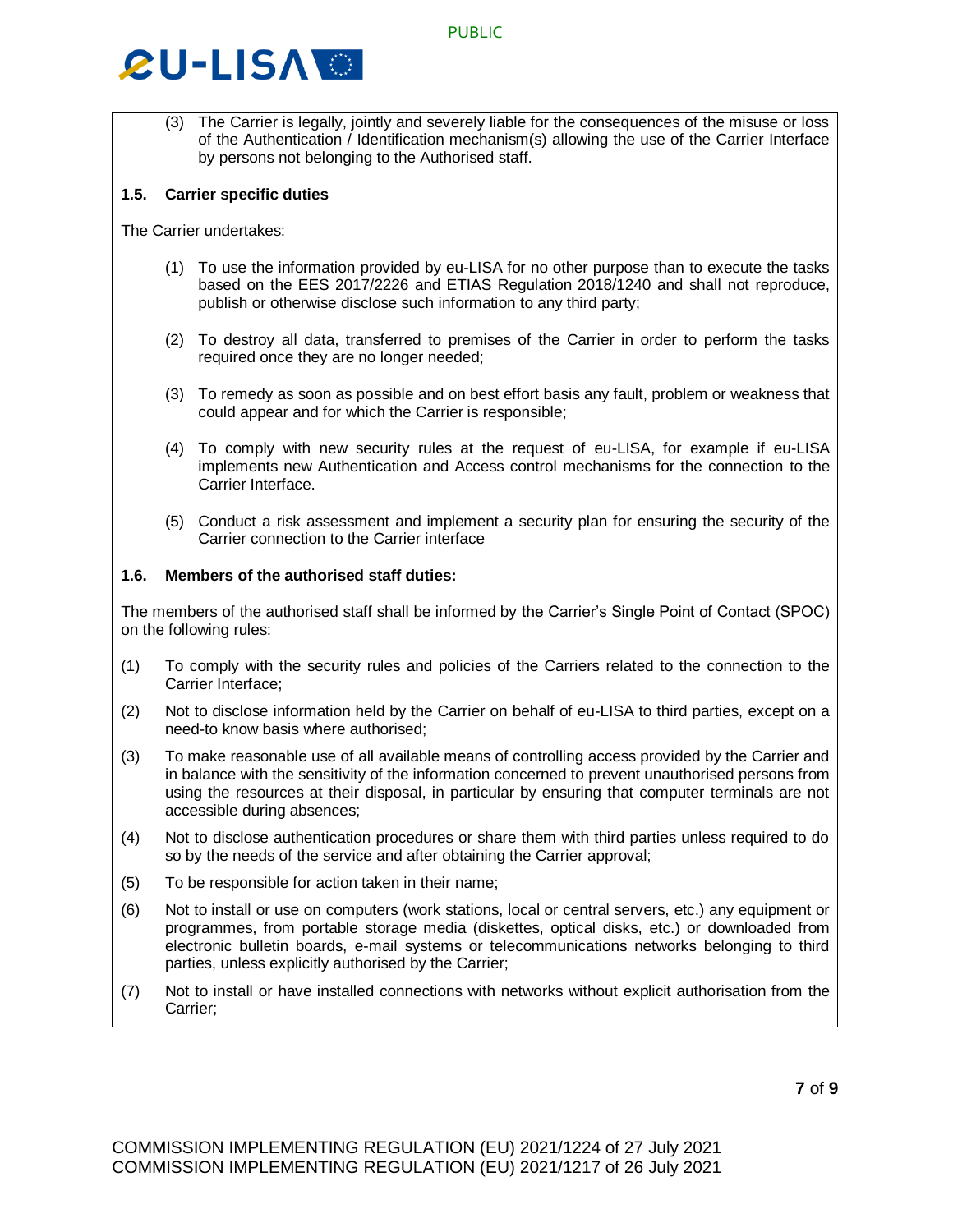- (8) Not to set up electronic bulletin boards, e-mail systems, modem connections or any other type of information communication system that could enable unauthorised persons to gain access to the eu-LISA systems without explicit authorisation from the Carrier;
- (9) Not to use equipment or software that is their private property when connected to the Carrier's and / or eu-LISA's network without prior explicit authorisation from the Carrier;
- (10) To notify their superior in the Carrier as soon as they suspect any failure or incident affecting the security of their own environment or of other systems;
- (11) To take all possible steps in respect of availability, confidentiality and integrity to safeguard the security of their working environment, particularly as regards working methods they have introduced or developed themselves.

#### **1.7. Prohibited uses**

Any party is prohibited from using the interface or its content:

- (1) For any unlawful purpose;
- (2) To solicit others to perform or participate in any unlawful acts;
- (3) To violate any international, federal, provincial or state regulations, rules, laws, or local ordinances;
- (4) To infringe upon or violate eu-LISA intellectual property rights or the intellectual property rights of others;
- (5) To harass, abuse, insult, harm, defame, slander, disparage, intimidate, or discriminate based on gender, sexual orientation, religion, ethnicity, race, age, national origin, or disability;
- (6) To submit false or misleading information;
- (7) To upload or transmit viruses or any other type of malicious code that will or may be used in any way that will affect the functionality or operation of the Service or of any related website, other websites, or the Internet;
- (8) To collect or track the personal information of others;
- (9) To spam, phish, pharm, pretext, spider, crawl, or scrape;
- (10) For any obscene or immoral purpose;
- (11) To interfere with or circumvent the security features of the Service or any related website, other websites, or the Internet.

eu-LISA reserve the right to terminate use of the service or any related website for violating any of the prohibited uses.

#### **NOTIFICATION**

The carrier shall inform eu-LISA of any changes regarding the information provided via this form or in case of technical changes affecting the 'system to system' connection to the carrier interface that may require additional testing in accordance with Article 12 through a new submission of the present form.